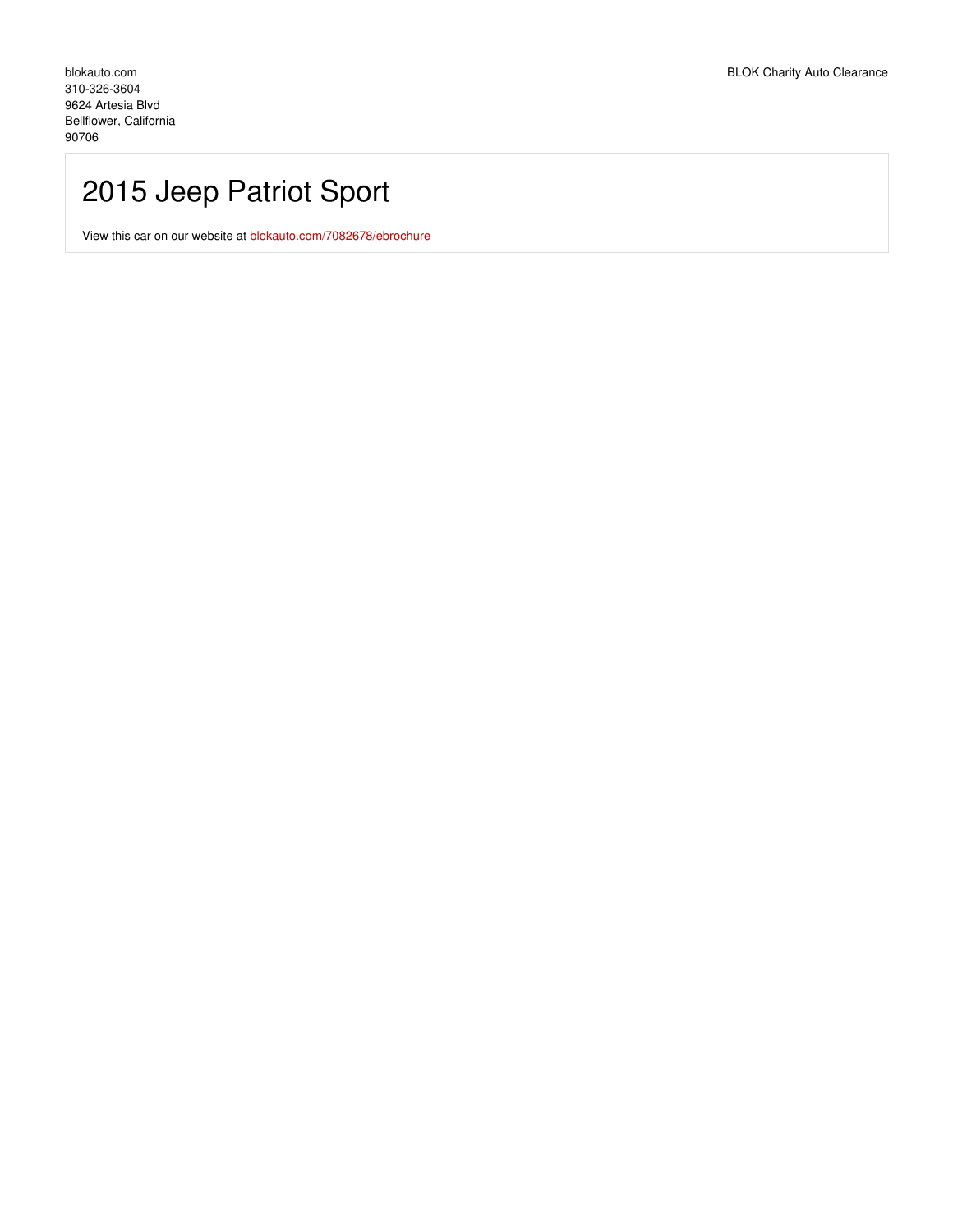



# Our Price **\$6,700**

## **Specifications:**

| Year:             | 2015                              |  |  |
|-------------------|-----------------------------------|--|--|
| VIN:              | 1C4NJPBB3FD192719                 |  |  |
| Make:             | Jeep                              |  |  |
| Stock:            | 76756                             |  |  |
| Model/Trim:       | <b>Patriot Sport</b>              |  |  |
| <b>Condition:</b> | Pre-Owned                         |  |  |
| Body:             | SUV                               |  |  |
| <b>Exterior:</b>  | Silver                            |  |  |
| Engine:           | ENGINE: 2.4L I4 DOHC 16V DUAL VVT |  |  |
| Interior:         | <b>Black Cloth</b>                |  |  |
| Transmission:     | Auto                              |  |  |
| Mileage:          | 186,279                           |  |  |
| Drivetrain:       | <b>Front Wheel Drive</b>          |  |  |
| Economy:          | City 21 / Highway 27              |  |  |

**Please call or e-mail to check availability!!! All of our vehicles are available for purchase Monday through Sunday from 8:00am-5:00pm. Please note we do not offer any financing and/or payment plans of any kind. For more information, please call (310)-326-3604 and press 1 for the sales department. We are currently not having any auctions on Saturdays due to Covid 19.**

**WHEN CALLING THE SALES DEPARTMENT, PLEASE PROVIDE THE STOCK NUMBER FOR THE VEHICLE YOU ARE INTERESTED IN!!!**

**WE HAVE 300+ CARS AT OUR LOCATION!!! WE RECEIVE NEW CARS EVERY WEEK AND OUR WEBSITE IS UPDATED ON A DAILY BASIS!!!**

**VISIT [WWW.BLOKAUTO.COM](http://www.blockauto.com) TO SEE OUR FULL INVENTORY!!!**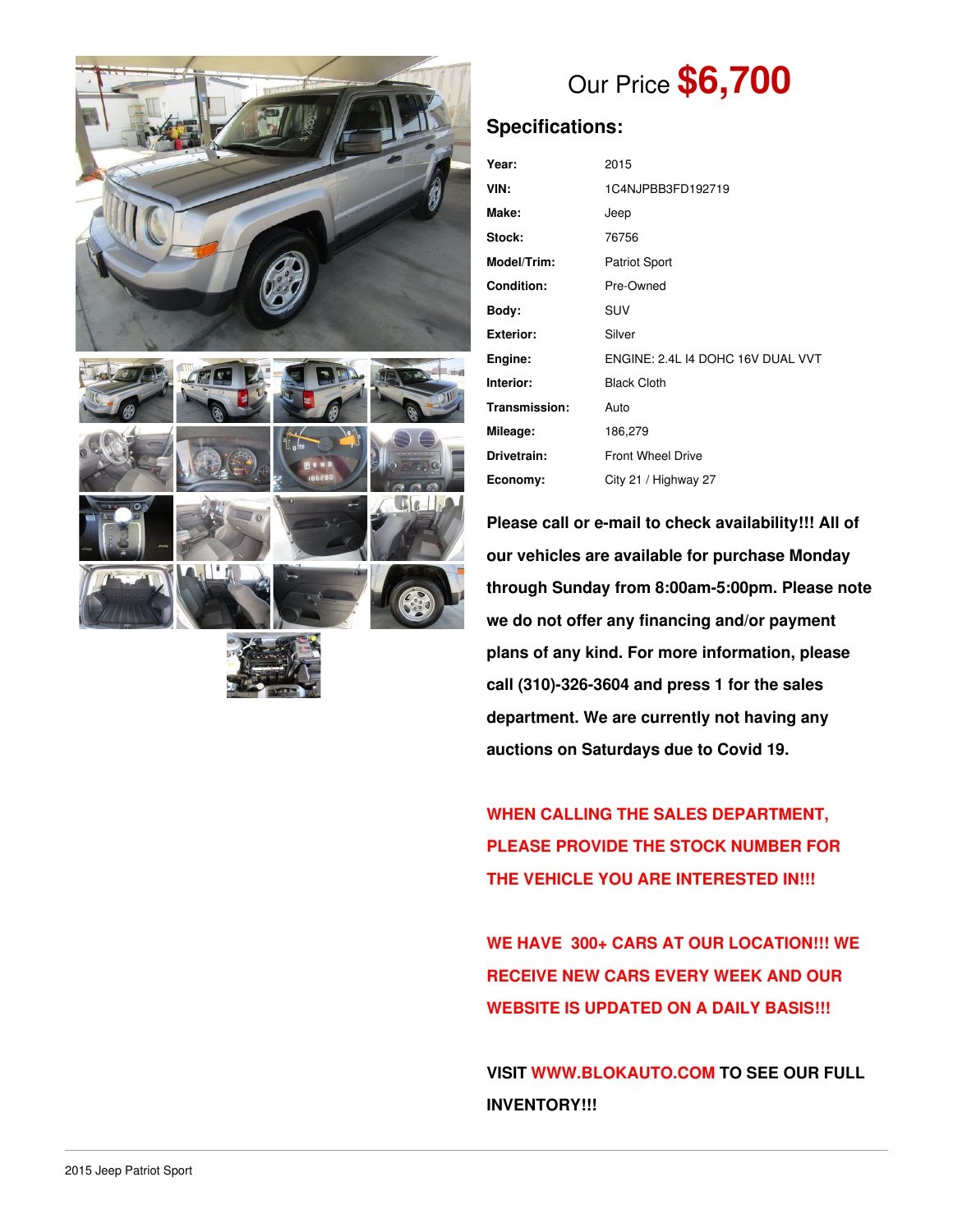BLOK Charity Auto Clearance - 310-326-3604 - View this car on our website at[blokauto.com/7082678/ebrochure](https://blokauto.com/vehicle/7082678/2015-jeep-patriot-sport-bellflower-california-90706/7082678/ebrochure)

| <b>Our Location:</b>                                      |                        |                                                         |                                       |                                        |
|-----------------------------------------------------------|------------------------|---------------------------------------------------------|---------------------------------------|----------------------------------------|
|                                                           | Arkansas St<br>Park St | Moto United - Bellflower                                | Arkansas St<br>Park St                | Park St<br>U<br>Beach St               |
| <b>Artesia Fwy</b><br>Palm St                             | Beach St               | Golden Corral H                                         |                                       | Palm St                                |
| <b>Planet Fitness</b><br><b>Deli by Caliva Dispensary</b> |                        | fet & Grill                                             |                                       | Greenwolf-Bellflower-Artesia Fwy       |
|                                                           |                        |                                                         | Artesia Blvd                          | ê<br>Hacienda St                       |
| Virginia Ave                                              | Bellflower DMV         | Bank of America <sub>S</sub><br><b>Financial Center</b> |                                       | Monterey St<br><b>Sizzler</b>          |
|                                                           | Ramona St              | <b>Grace Filipino</b>                                   | Ramona St                             | Artesia Blv                            |
|                                                           |                        | Christian<br>Church                                     | Cedar St                              | Woodruff<br><b>Convalescent Center</b> |
| Diddy's Place Sports Bar                                  |                        |                                                         |                                       |                                        |
| Google<br>ЛN                                              | Rose St<br>٦U٦         | Taco Bell                                               | Thomas Jefferson<br>Flamentary School | Map data @2022                         |
|                                                           |                        |                                                         |                                       |                                        |
|                                                           |                        |                                                         |                                       |                                        |
|                                                           |                        |                                                         |                                       |                                        |
|                                                           |                        |                                                         |                                       |                                        |
|                                                           |                        |                                                         |                                       |                                        |
|                                                           |                        |                                                         |                                       |                                        |

2015 Jeep Patriot Sport

BLOK Charity Auto Clearance - 310-326-3604 - View this car on our website at[blokauto.com/7082678/ebrochure](https://blokauto.com/vehicle/7082678/2015-jeep-patriot-sport-bellflower-california-90706/7082678/ebrochure)

### **Installed Options**

#### **Interior**

- 1 12V DC Power Outlet- 4-Way Driver Seat -inc: Manual Recline and Fore/Aft Movement
- 4-Way Passenger Seat -inc: Manual Recline and Fore/Aft Movement
- 60-40 Folding Bench Front Facing Fold Forward Seatback Cloth Rear Seat Air Filtration
- Analog Appearance- Cargo Space Lights- Carpet Floor Trim
- Chrome Gear Shifter Material- Cruise Control w/Steering Wheel Controls
- Day-Night Rearview Mirror- Delayed Accessory Power
- Driver And Passenger Visor Vanity Mirrors Driver Foot Rest
- Fade-To-Off Interior Lighting- Front Cupholder- Front Map Lights
- Full Carpet Floor Covering -inc: Carpet Front And Rear Floor Mats Full Cloth Headliner
- Full Floor Console w/Covered Storage and 1 12V DC Power Outlet
- Gauges -inc: Speedometer, Odometer, Engine Coolant Temp, Tachometer and Trip **Odometer**
- Glove Box- HVAC -inc: Underseat Ducts and Headliner/Pillar Ducts
- Instrument Panel Bin, Driver / Passenger And Rear Door Bins
- Interior Trim -inc: Chrome Instrument Panel Insert and Chrome Interior Accents
- Manual 1st Row Windows
- Manual Anti-Whiplash Adjustable Front Head Restraints and Fixed Rear Head Restraints
- Manual Rear Windows and Fixed 3rd Row Windows- Manual Tilt Steering Column
- Outside Temp Gauge- Premium Cloth Bucket Seats Rear Cupholder
- Sentry Key Engine Immobilizer- Sliding Front Center Armrest w/Storage

#### **Exterior**

- Variable Intermittent Wipers- Wheels w/Silver Accents- Wheels: 16" x 6.5" Styled Steel
- Tires: P205/70R16 BSW AS- Steel Spare Wheel- Roof Rack Rails Only
- Manual Tailgate/Rear Door Lock- Liftgate Rear Cargo Access
- Fully Galvanized Steel Panels- Front Fog Lamps